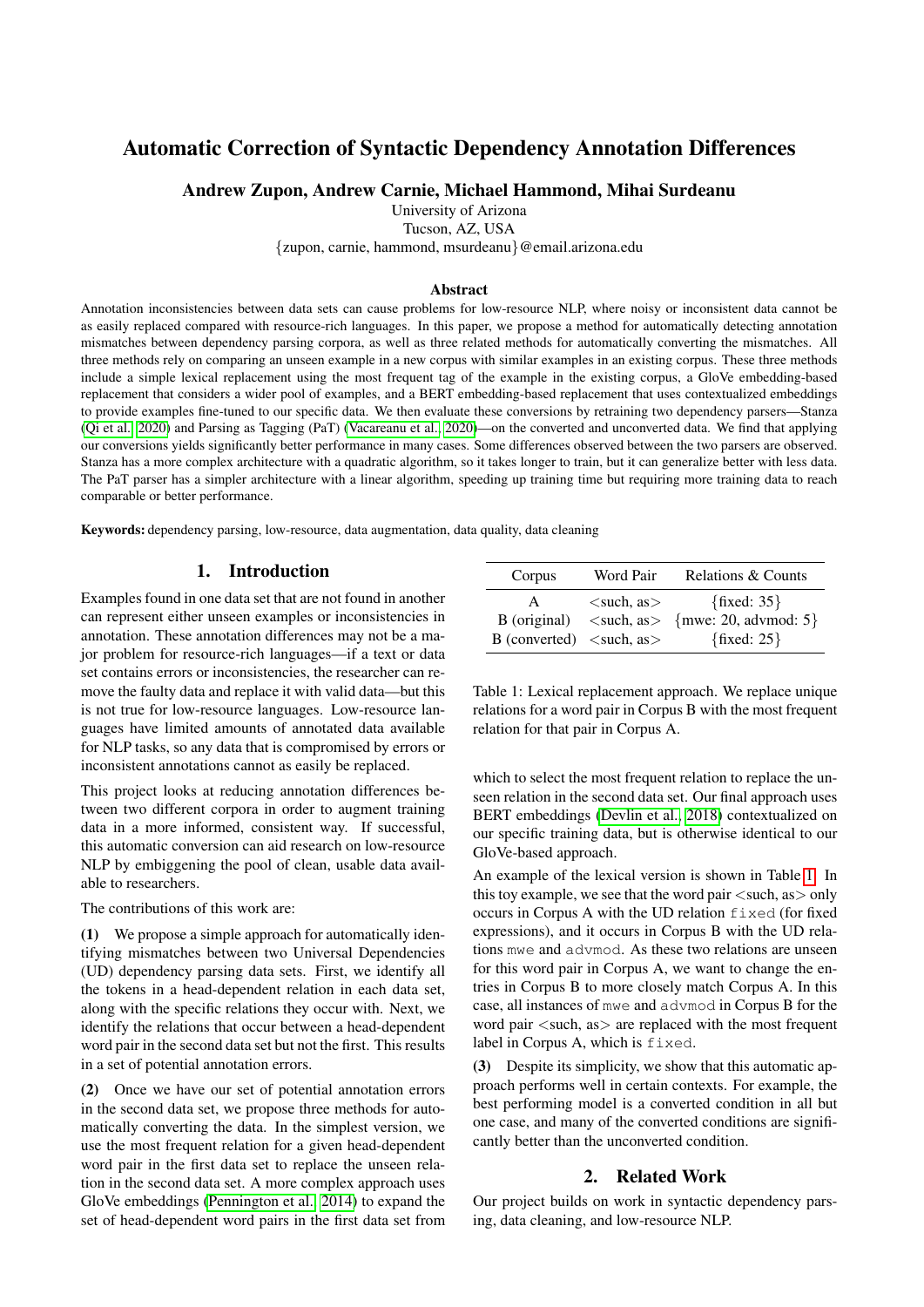The NLP task used to evaluate our approaches is syntactic dependency parsing. The core of this task involves identifying the unique syntactic head for a given token and the label of the relation that holds between the head and its modifiers. The two parsers we use for our evaluation are Stanza [\(Qi et al., 2020\)](#page-6-0) and Parsing as Tagging (PaT) [\(Vacareanu](#page-6-1) [et al., 2020\)](#page-6-1). These parsers are part of an ongoing trend in dependency parsing that marries simplicity with performance. Details about these two parsers can be found in Sec-tion [4.3.](#page-2-0) Other papers in this direction include Fernández-González and Gómez-Rodríguez [\(2019\)](#page-6-4), [Ma et al.](#page-6-5) [\(2018\)](#page-6-5), and [Kiperwasser and Goldberg](#page-6-6) [\(2016\)](#page-6-6).

Data cleaning can be a problem within a single source, but becomes especially important when combining data from different sources. [Rahm and Do](#page-6-7) [\(2000\)](#page-6-7) and [Chu](#page-6-8) [et al.](#page-6-8) [\(2016\)](#page-6-8) provide general overviews of data cleaning approaches and challenges. Specific to NLP, [Fu et al.](#page-6-9) [\(2020\)](#page-6-9) considers the problem of combining different corpora for a named entity recognition task. They develop two metrics for measure the similarity between two data sets, then show how that measure correlates with a model's performance on a cross-data-set generalization experiment. They additionally experiment with detecting and correcting annotation errors in their data sets. Their approach, however, involves manual correction, as the errors they identify in the named entity recognition data sets are non-systematic and hard to automatically fix.

Lack of annotated training data is one of the hallmarks of a low-resource language. A resource like word embeddings can be created for a low-resource language based on raw, unannotated text, but syntactic parsing relies on having annotations. Universal Dependencies (UD), a framework for annotating syntactic and morphological information, has annotated data sets available for over 100 languages, with more being added all the time. This is inching towards lower-resource languages, but there are still many languages not yet supported. For this reason, there has been a lot of work on speeding up or even bypassing the annotation process for low-resource languages. [Tiedemann](#page-6-10) [and van der Plas](#page-6-10) [\(2016\)](#page-6-10) describes an approach for bootstrapping a dependency parser for Maltese (Semitic: Malta) by using annotation projection and model transfer from other languages. They consider languages close to Maltese by language family or language contact as well as languages with high-performing dependency parsers. [Tiede](#page-6-11)[mann et al.](#page-6-11) [\(2016\)](#page-6-11) describes an effort to morphologically tag Ingush (Northeast Caucasian: Russia) via interlinear glosses in English from linguistic fieldwork notes. The results of these approaches is promising, but the authors note that it may be more practical at times to invest in manual annotation than to try to tweak transfer models.

Our project builds upon these three categories of work. For dependency parsing, we compare two recent parsers part of the ongoing trend towards simplicity. For data cleaning, we propose automatic correction methods that streamline the process compared to previous manual corrections. For low-resource languages, we demonstrate that our automatic methods can improve performance on parsing without the need to manually annotate additional data.

# 3. Approach

This section discusses our method for automatically identifying syntactic dependency annotation differences between two corpora and our three approaches for automatically creating the converted training data sets used for dependency parsing using those annotation differences.

# 3.1. Identifying Annotation Differences

All three approaches to converting the augment corpus data first require that we identify annotation differences between the data sets that may need converting. The method of identifying these annotation differences follows. First, we collect a list of all the head-dependent word pairs in the base corpus (the corpus we will use for testing), along with all the relations that occur with each of those pairs. Then, we collect similar lists of all the head-dependent word pairs in the augment corpus (the corpus we will add to the base corpus) and the relations that occur with those pairs. For the purposes of this project, any relation that occurs with a head-dependent word pair in the augment corpus but *not* in the base corpus is an annotation difference.

Once these differences are are identified, we proceed to the next step of automatically conversions. For this project, the three approaches for automatically converting the data use the same set of annotation differences identified with the method described in this section.

# 3.2. Lexical Approach

The first approach uses a naïve token-based method of replacement. For a head-dependent-relation triple from the augment corpus that doesn't show up in the base corpus, we simply replace the relation for that specific headdependent-relation triple in the augment corpus with the most common relation for that head-dependent word pair in the base corpus. This is essentially retagging with the mot common tag, but only in cases where the relation for the word pair is unobserved in the augment corpus. From our toy example in Table [1,](#page-0-0) this would mean replacing mwe and advmod with  $fixed$  for the word pair  $\langle \text{such, as} \rangle$ , as fixed is the most common tag for that pair in the base corpus. The benefit of this approach is that it is simple to implement and it does not require word embeddings for the language.

#### 3.3. GloVe Embedding Approach

As with the Lexical approach, we want to replace the unseen relation in the augment corpus with a relation we have seen in the base corpus. However, instead of relying on the exact head-dependent word pair, which can be sparse, this approach uses GloVe embeddings [\(Pennington et al., 2014\)](#page-6-2) to generalize to additional word pairs. For each word in the head-dependent word pair, we use the Pymagnitude [\(Patel](#page-6-12) [et al., 2018\)](#page-6-12) library for Python with GloVe vectors to generate the top  $10<sup>1</sup>$  $10<sup>1</sup>$  most similar words to the original word. From these candidates, we create new candidate word pairs by combining each new head and dependent word. From

<span id="page-1-0"></span><sup>&</sup>lt;sup>1</sup>This is a hyperparameter that could be trained or adjusted. Also note that the similarity scores for the top 10 most similar words were not filtered below any threshold.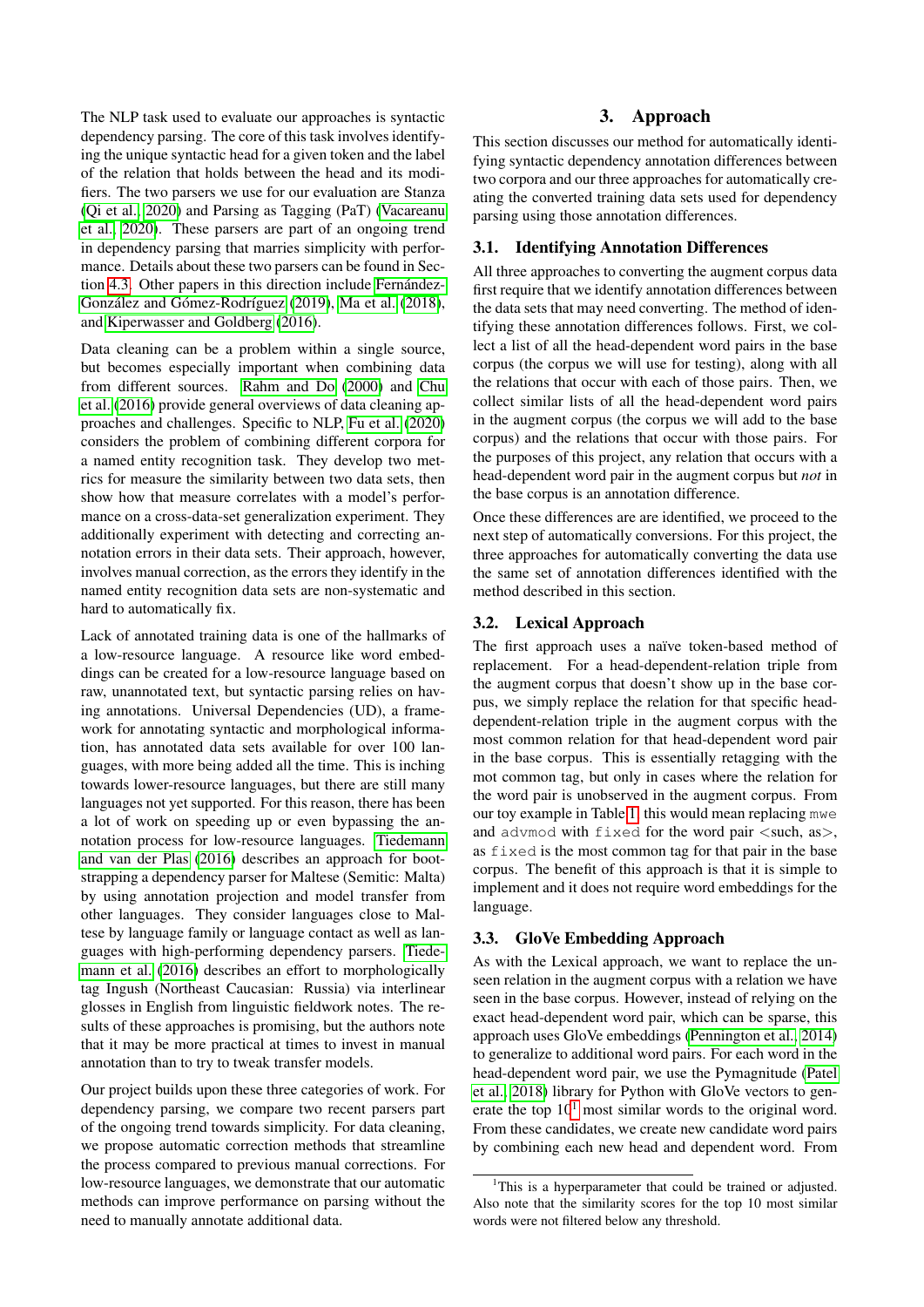| Corpus        | Word Pair                      | Relations & Counts |
|---------------|--------------------------------|--------------------|
| А             | $\langle$ have, n't $\rangle$  | $\{dep: 9\}$       |
| A             | $\langle$ has, n't $\rangle$   | { $neg: 5$ }       |
| A             | $\langle$ would, n't $\rangle$ | ${neg: 5}$         |
| B (original)  | $\langle$ have, n't $\rangle$  | {advmod: $6$ }     |
| B (converted) | $\langle$ have, n't $\rangle$  | $\{neg: 6\}$       |

<span id="page-2-1"></span>Table 2: Embedding-based replacement approach. The most frequent relation when considering only the exact pair  $\langle$ have, n't $>$  is the (incorrect) dep. The most frequent relation when considering the exact pair *and* related word pairs using vector similarity is the (correct) neg.

this set of candidate word pairs, we then see which ones actually occur in the base corpus. Out of these, plus the original word-pair, we then choose the most frequent relation overall to replace the relation for the original headdependent word pair in the augment corpus. An example of this is shown in Table [2.](#page-2-1) In this case, selecting from a wider set of word pairs yields a better replacement (neg) than only considering the exact match (dep). This approach has the benefit of being able to generalize beyond the exact word pair, which can be especially useful in low-resource settings with limited data. However, it does rely on having pretrained word embeddings available for the language.

# 3.4. BERT Embedding Approach

This approach is similar to the GloVe Embedding approach, but it uses a different strategy for generating word embeddings. Unlike the GloVe vectors, which are pretrained on data that could differ from the specific data one is working with, BERT embeddings are contextualized based on the specific texts you provide. For this approach, we generate contextualized BERT embeddings using a multilingual pretrained BERT model [\(Devlin et al., 2018\)](#page-6-3) for each sample for each training data partition of the base corpus. We then use these new BERT embeddings to generate the new candidate word pairs. Table [2](#page-2-1) applies to this approach as well, but the pool of candidate word pairs may differ due to the different embeddings used to generate them. Like with the GloVe approach, this has the benefit of generalizing beyond the exact word pair. One drawback of this approach is the need for a pretrained BERT model. There are multilingual BERT models available, but the largest only covers 104 languages.

# 4. Experimental Setup

This section describes the experimental settings we use for evaluating our automatic conversions. This includes a discussion of the data sets used, the amounts of training data used to simulate different low-resource conditions, the two parsers used for training, and information about our training conditions.

#### 4.1. Data Sets

Limited data can have a negative effect on performance, as the model may not have seen enough examples to generalize well. Being able to leverage additional data to help train

|     |          | Corpus Total Train Dev Test |      |
|-----|----------|-----------------------------|------|
|     | GUM 5961 | 4287 784                    | -890 |
| WSI |          | 47 287 39 832 5039 2416     |      |

<span id="page-2-3"></span>Table 3: Number of sentences in each partition of the GUM and WSJ corpora.

a new dependency parser could help improve parsing performance. However, when that data is inconsistent with the original training data, problems can be increased instead of alleviated. One limiting factor is that to do a comparison between data sets, we need a language to have more than one data set available. This unfortunately excludes the lowest-resource of low-resource languages.

The data sets chosen for this experiment follow the Uni-versal Dependencies<sup>[2](#page-2-2)</sup> framework. Every data set should be marked up using a consistent annotation scheme, but some variation exists. For example, there are different versions of the Universal Dependencies annotations, and some data sets are manually created while others are automatically converted from other treebanks.

For this test case, we only consider English as a proof of concept, but this approach could easily be extended to actual low-resource languages. For the base corpus, we use the Georgetown University Multilayer (GUM) corpus [\(Zeldes, 2017\)](#page-6-13). For the augment corpus, we use the Wall Street Journal (WSJ) portion of the Penn Treebank [\(Taylor](#page-6-14) [et al., 2003\)](#page-6-14) converted into the conllu format used for Universal Dependencies data. Information about these two corpora is shown in Table [3.](#page-2-3)

#### 4.2. Training Data Amount

The amount of data used when training a parser can affect its performance. More data often leads to better performance, but the rate of improvement can vary depending on the type of parser. We consider a spectrum of training data amounts to simulate different low-resource settings. For this experiment, we use training amount of 250, 500, 1000, 2000, and 4000 sentences.

For each amount, half of the sentences come from the base corpus (GUM) and half come from the augment corpus (WSJ). To generalize better, for each training data amount we sample three times from each corpus. For example, for the 1000 sentence training amount we sample 500 sentences from the GUM training partition and 500 sentences from the WSJ training partition. We repeat this process two more times in order to have three runs to compare for each training data amount.

#### <span id="page-2-0"></span>4.3. Choice of Parser

The specific architecture of the parser used can interact with the amount of training data to affect performance. Some parsers need more training data to generalize well, whereas others can generalize from less data. In order to explore how different parsers can affect performance, we consider two neural-based dependency parsers: Stanford's Stanza

<span id="page-2-2"></span><sup>2</sup><https://universaldependencies.org/>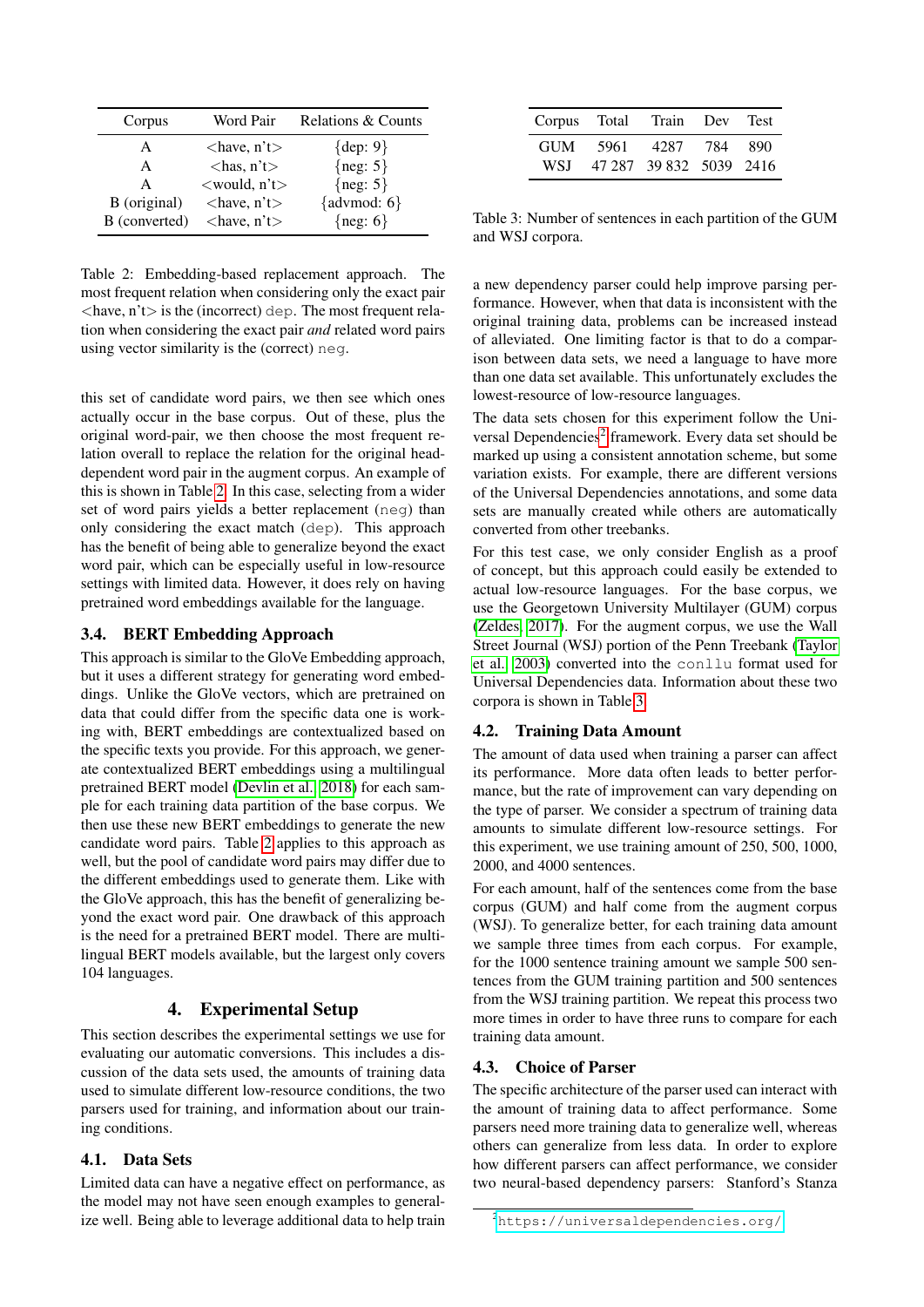parser [Qi et al.](#page-6-0) [\(2020\)](#page-6-0), and [Vacareanu et al.](#page-6-1) [\(2020\)](#page-6-1)'s Parsing as Tagging (PaT) parser.

Neural networks require large amounts of training data, so neural network-based dependency parsers perform better with large amounts of data. These same neural parsers are also known to show a drop in performance when they don't have a large training data set relative to rule-based parsers (Kabiri, p.c.). While this project only considers neuralbased parsers, future work could compare how a rule-based parser performs in similar low-resource training conditions.

It is also important to note that this project is not about modifying or improving the dependency parsers themselves. Rather, we use existing parsers as-is to investigate how data augmentation and conversion methods can help improve dependency parsing performance. Hence, we do not expect to reach or exceed the performance of any newer state-ofthe-art models.

#### 4.3.1. Stanza Parser

Stanza [\(Qi et al., 2020\)](#page-6-0) is a multilingual open-source Python NLP toolkit. It features a fully neural text analysis pipeline that supports tokenization, lemmatization, partof-speech and morphological tagging, dependency parsing, and named entity recognition. The Stanza dependency parser is the Bi-LSTM-based deep biaffine neural dependency parser developed by [Dozat and Manning](#page-6-15) [\(2016\)](#page-6-15) augmented with additional linguistically motivated features. One new feature predicts the linearization order of two words in a given language, and the other new feature predicts the typical distance in linear order between them. This results in a quadratic algorithm, since it combines the embedding of the modifier with the embedding for each possible head in the sentence. As we will see, this results in overall higher and more consistent performance, even with less training data, but does increase complexity and runtime.

[Dozat and Manning](#page-6-15) [\(2016\)](#page-6-15)'s graph-based dependency parser extends earlier work from [Kiperwasser and Gold](#page-6-6)[berg](#page-6-6) [\(2016\)](#page-6-6). These extensions include a larger network with more regularization, using a biaffine attention mechanism and label classifier instead of an affine one, and reducing the dimensionality of the top recurrent states of the LSTM by putting them through MLP operations before using them in the biaffine transformations. These modifications keep the simplicity of neural approaches while approaching transition-based parser performance.

#### 4.3.2. Parsing as Tagging (PaT) Parser

The Parsing as Tagging (PaT) parser [\(Vacareanu et al.,](#page-6-1) [2020\)](#page-6-1) treats dependency parsing as a sequence model using a bidirectional LSTM over BERT embeddings. In this case, the tag that is predicted for each token is the relative position of that token's syntactic head. This reframing of dependency parsing into a sequence tagging task that relies only on surface information, rather than syntactic structure, simplifies dependency parsing without compromising on performance (at least when plenty of training data is available). The PaT parser reaches state-of-the-art or comparable on 12 Universal Dependencies languages compared to previous state-of-the-art performance by Fernández-González and Gómez-Rodríguez [\(2019\)](#page-6-4). Unlike Stanza, the PaT algorithm is linear, as it predicts the relative position of the head only based on the embedding of the modifier. As we will see, while this makes the parser more efficient and quicker to train, it does need more training data in order to generalize, because it relies on less information to predict the head.

#### 4.4. Training Setup

With each parser, we trained each of four conditions (Unconverted<sup>[3](#page-3-0)</sup>, Converted-Lexical, Converted-GloVe, and Converted-BERT) on each of five training data amounts (250, 500, 1000, 2000, and 4000 sentences). For each training data amount, we trained three times using three different samples from the original training data. We then tested each of these models on the same original GUM corpus test partition.

### 5. Results

This section discusses the results of parsing with both the Stanza and PaT parsers and includes a short error analysis.

#### 5.1. Evaluation Metrics

In this experiment, we report results for two evaluation metrics: Unlabeled Attachment Score (UAS) and Labeled Attachment Score (LAS). Unlabeled Attachment Score is based solely on correctly identifying the head word and dependent word without considering the label. Labeled Attachment Score is based on identifying the head word and dependent word with the correct label. Based on my method of identifying and converting potential problems, which does not change anything about heads or dependents, we might expect the Unlabeled Attachment Score not to change. However, due to the architecture of the parsers, where the prediction of the head position and its label are modeled jointly, we do see changes in UAS. Statistical significance for each condition is calculated based on the median performing model of the three samples based on LAS. In addition, since both UAS and LAS are micro-averaged scores, which may be biased towards more frequent labels, it would be important for future work to look at the performance changes of underrepresented classes.

#### 5.2. Stanza Results

Table [4](#page-4-0) shows unlabeled and labeled accuracies using the Stanza parser.

For UAS, a Converted condition outperforms the Unconverted condition at all training data amounts. Converted-Lexical is the best performing condition for 250 sentences. Converted-GloVe is the best performing condition or tied for the best for 500, 1000, and 4000 sentences. Converted-BERT is the best performing condition or tied for the best for 500 and 2000 sentences. This performance is statistically significant for all training data amounts except for 4000 sentences.

For LAS, a Converted condition outperforms the Unconverted condition at all training data amounts. Like with

<span id="page-3-0"></span><sup>&</sup>lt;sup>3</sup>The half of the training data from the augment corpus gets added to the base corpus without any conversions.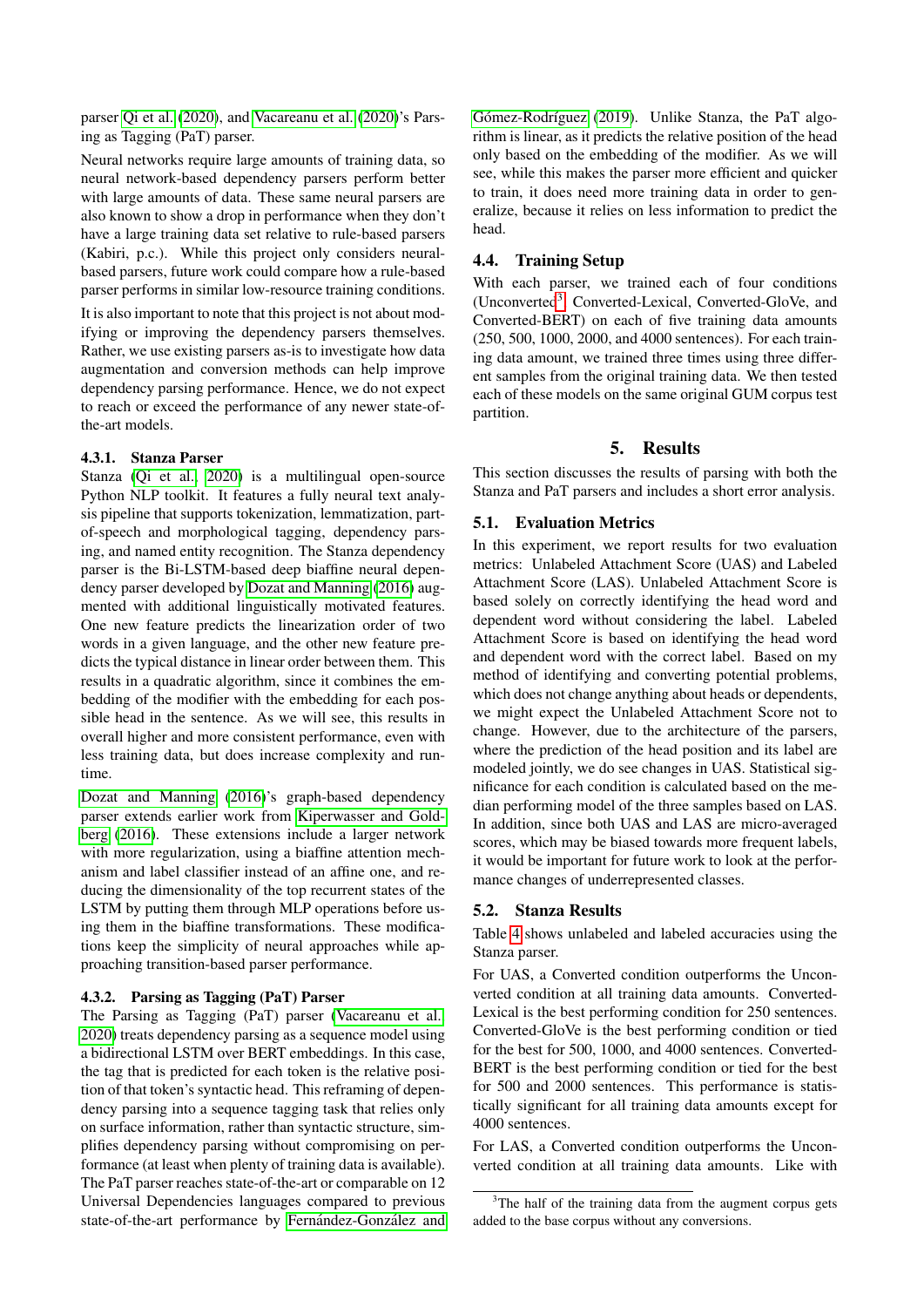| <b>Sentences</b> | Unconverted |      | Converted-Lexical                                                   |      | Converted-GloVe |                              | Converted-BERT                                                                                                                                      |                |
|------------------|-------------|------|---------------------------------------------------------------------|------|-----------------|------------------------------|-----------------------------------------------------------------------------------------------------------------------------------------------------|----------------|
|                  | UAS.        | LAS. | <b>UAS</b>                                                          | LAS. | UAS.            | LAS.                         | UAS.                                                                                                                                                | LAS.           |
| 250              |             |      |                                                                     |      |                 |                              | $73.18 \pm 1.69$ $67.69 \pm 2.78$ $75.56 \pm 0.79$ * $70.71 \pm 0.88$ * $72.93 \pm 1.79$ * $66.13 \pm 3.57$ * $74.09 \pm 2.66$ * $68.08 \pm 4.60$ * |                |
| 500              |             |      |                                                                     |      |                 |                              | $74.67 \pm 2.11$ $69.50 \pm 2.85$ $76.97 \pm 5.63$ $72.48 \pm 6.55$ $79.46 \pm 0.71$ $75.36 \pm 0.67$ $79.46 \pm 0.71$ $75.36 \pm 0.67$             |                |
| 1000             |             |      | $73.88 + 3.97$ $67.77 + 6.14$ $74.06 + 1.46*$ $63.92 + 1.21*$       |      |                 |                              | $76.64 \pm 3.62$ * $72.21 \pm 5.11$ * $74.28 \pm 1.53$ * $69.12 \pm 2.43$ *                                                                         |                |
| 2000             |             |      | $72.03 + 0.86$ 66.46 + 0.77 72.64 + 1.07 * 64.42 + 0.67             |      |                 |                              | $76.01 + 4.76*$ $71.91 + 5.49*$ $79.74 + 4.94*$ $76.10 + 5.97*$                                                                                     |                |
| 4000             |             |      | $75.74 \pm 5.69$ $71.52 \pm 6.99$ $74.75 \pm 0.64$ $67.29 \pm 0.53$ |      | $76.57 + 5.16$  | $72.41 + 6.21 * 74.13 + 107$ |                                                                                                                                                     | $68.59 + 1.05$ |

<span id="page-4-0"></span>Table 4: Accuracy using Stanza. The best condition for each training amount is indicated in bold. \* indicates statistical significance at  $p < 0.05$  between the Converted condition and the Unconverted condition.

UAS, Converted-Lexical is the best performing condition for 250 sentences, Converted-GloVe is best or tied for best for 500, 1000, and 4000 sentences, and Converted-BERT is best or tied for the best for 500 and 2000 sentences. Unlike with UAS, Converted-Lexical is only statistically significant at 250, 500, and 1000 sentences; Converted-GloVe is statistically significant at all training data amounts; and Converted-BERT is statistically significant at 250, 500, 1000, and 2000 sentences.

### 5.3. PaT Results

Table [5](#page-5-0) shows the unlabeled and labeled accuracies using the PaT parser.

For UAS, the Unconverted condition outperforms all Converted conditions for with 1000 sentences—the only condition across parsers, training data amounts, and evaluation metrics where the Unconverted condition performs best. Converted-Lexical is the best performing condition for 500 sentences. Converted-GloVe is the best performing condition for 4000 sentences. Converted-BERT is the best performing condition for 250 and 2000 sentences. Unlike with Stanza, few of these conditions are statistically significant. Only Converted-Lexical for 4000 sentences and Converted-GloVe for 2000 and 4000 sentences perform significantly better than the Unconverted condition.

For LAS, Converted-Lexical is the best performing condition for 1000 sentences. Converted-GloVe is the best performing condition or tied for the best for 500 and 4000 sentences. Converted-BERT is the best performing condition or tied for the best for 250, 500, and 2000 sentences. More conditions show statistical significance with LAS compared to UAS. For LAS, Converted-Lexical performs significantly better than Unconverted for 500, 1000, and 2000 sentences, and Converted-GloVe and Converted-BERT perform significantly better than Unconverted for 2000 sentences.

#### 5.4. Prediction Analysis

We perform a simple prediction analysis on the best models for each parser. This involves comparing the predictions of the Unconverted and Converted conditions with the labels in the gold testing data. The examples reported here only come from sentences where either the Unconverted or Converted predictions differ from the gold data, but not where both Unconverted or Converted predictions are incorrect. This helps us identify where our Converted model uniquely over- or under-performs relative to the Unconverted model.

For our best Stanza model (Converted-BERT-2000), Table [6](#page-5-1) shows the relations from gold that were most often incorrectly predicted in the Unconverted and Converted con-ditions<sup>[4](#page-4-1)</sup>. This table only includes those relations that were predicted incorrectly more than 50 times. Table [7](#page-5-2) shows the same for our best PaT model (Converted-GloVe-4000). We discuss these prediction errors in more detail in Section [5.5.](#page-4-2)

### <span id="page-4-2"></span>5.5. Discussion

The results above show a few trends. First, we find that our conversions work for both parsers. Going through the process of converting the data is worthwhile in many cases. For Stanza, performing any conversion results in significantly higher performance in 12/15 cases for UAS and 12/15 cases for LAS. For PaT, converting the data yields significantly higher performance in more limited cases—only 3/15 for UAS and 5/15 for LAS.

Another finding is that in general, matching things semantically—that is, using word vectors—is better than a simple lexical match. With Stanza, there is only one training amount (250 sentences) where Converted-GloVe or Converted-BERT is not the best performing model. Similarly, there are only two training amounts for PaT (500 and 1000 sentences) where Converted-GloVe or Converted-BERT is not the best performing model. In addition, we observe that using BERT specifically can yield the best improvements. Our overall best Stanza model uses BERT embeddings, and our best performing condition across parsers is a Converted-BERT model for 4/10 training amounts for UAS<sup>[5](#page-4-3)</sup> and 5/10 training amounts for LAS<sup>[6](#page-4-4)</sup>.

We also see a striking difference between the Stanza and PaT parsers. Sanza performs consistently across different training data amounts. The difference in performance for between the best and worst performing Unconverted condition with Stanza is 2.56 for UAS and 5.06 for LAS. Contrast this with the PaT parser, where the difference between the best and worst performing Unconverted condition with PaT is 40.5 for UAS and 57.36 for LAS. This is likely due to the architectures of each parser. As discussed previously, the Stanza algorithm is more complex, and can generalize from less data than PaT. Thus, we see PaT lagging in performance in training conditions with less data. However,

<span id="page-4-1"></span><sup>&</sup>lt;sup>4</sup>An incorrect prediction for e.g. nmod means that the correct label in gold is nmod, but our model predicted a different label.

<span id="page-4-3"></span><sup>5</sup> 2/5 for Stanza, 2/5 for PaT

<span id="page-4-4"></span><sup>6</sup> 2/5 for Stanza, 3/5 for PaT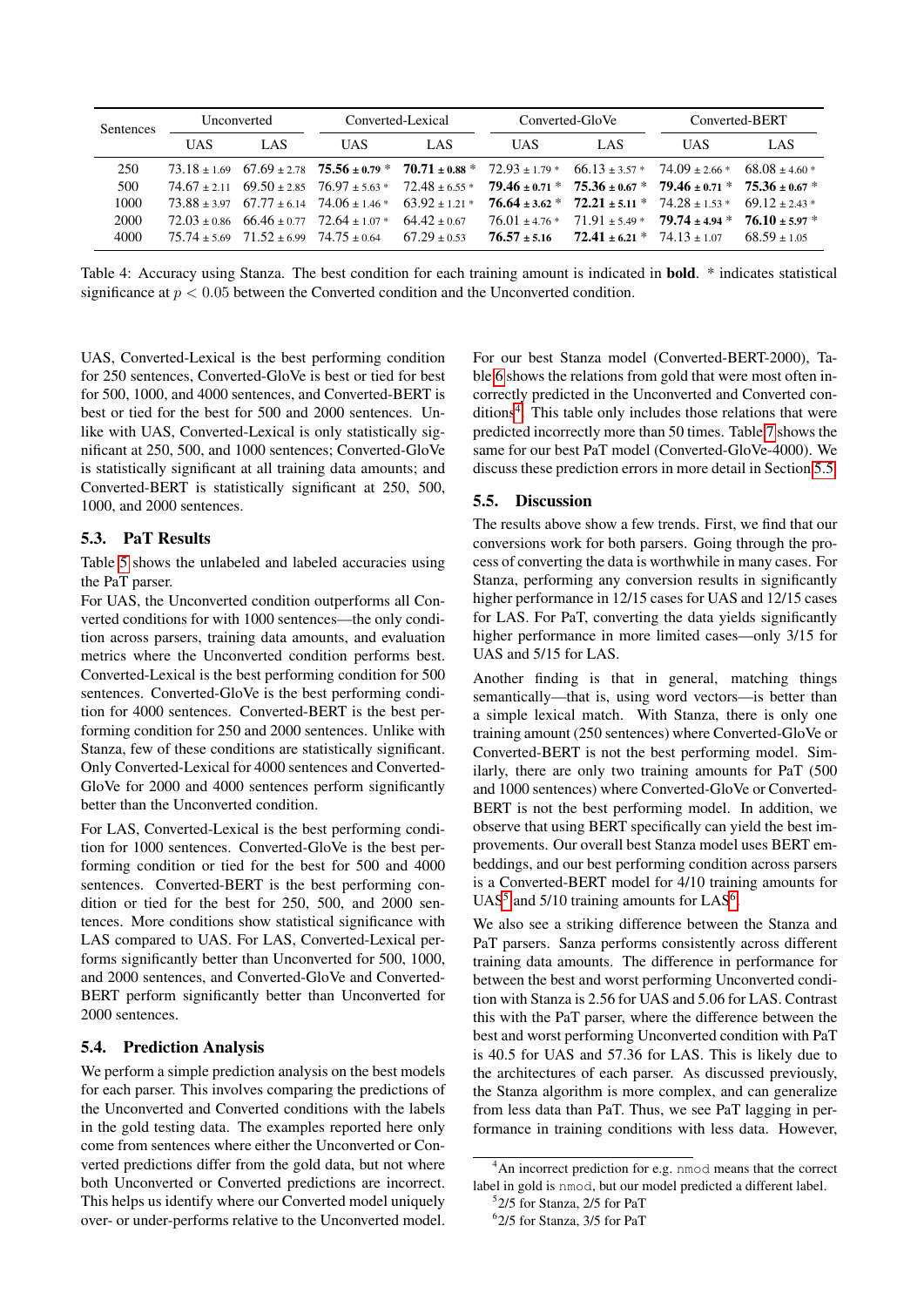| <b>Sentences</b> | Unconverted    |                  | Converted-Lexical                                     |                                     | Converted-GloVe               |                                     | Converted-BERT                                        |                  |
|------------------|----------------|------------------|-------------------------------------------------------|-------------------------------------|-------------------------------|-------------------------------------|-------------------------------------------------------|------------------|
|                  | <b>UAS</b>     | LAS              | UAS.                                                  | LAS.                                | UAS.                          | LAS.                                | <b>UAS</b>                                            | LAS              |
| 250              |                |                  | $40.63 \pm 13.91$ $17.08 \pm 22.51$ $40.16 \pm 13.09$ | $16.57 \pm 21.63$                   | $39.91 \pm 12.67$             |                                     | $16.74 \pm 21.92$ $40.67 \pm 13.98$ $17.36 \pm 23.00$ |                  |
| 500              | $64.32 + 3.08$ | $50.23 + 3.92$   | $64.36 \pm 3.81$                                      | $50.67 \pm 4.66*$ $64.33 \pm 3.60$  |                               | $50.76 + 4.12$                      | $64.33 \pm 3.60$                                      | $50.76 \pm 4.12$ |
| 1000             | $72.33 + 1.50$ | $61.52 + 2.90$   | $72.30 + 166$                                         | $61.58 \pm 3.61$ * $72.09 \pm 1.38$ |                               | $61.24 + 2.67$                      | $71.86 + 1.73$                                        | $60.99 + 312$    |
| 2000             | $74.64 + 0.63$ | $66.29 \pm 0.46$ | $74.19 + 0.93$                                        | $65.18 \pm 2.30$ *                  | $74.73 \pm 1.76$ *            | $66.40 \pm 3.32$ * $74.77 \pm 1.20$ |                                                       | $66.97 + 1.07$ * |
| 4000             | $81.13 + 0.51$ | $74.44 + 1.19$   | $81.25 \pm 0.39$ * $74.20 \pm 1.54$                   |                                     | $81.64 + 0.64 * 74.73 + 1.76$ |                                     | $81.19 \pm 0.84$                                      | $74.26 + 1.65$   |

<span id="page-5-0"></span>Table 5: Accuracy using PaT. The best condition for each training amount is indicated in **bold.** \* indicates statistical significance at  $p < 0.05$  between the Converted condition and the Unconverted condition.

| Gold<br>Relation | Incorrect<br>Predictions | <b>Most Frequent</b><br><b>Incorrect Label</b> | Count |  |  |
|------------------|--------------------------|------------------------------------------------|-------|--|--|
| Unconverted      |                          |                                                |       |  |  |
| acl              | 67                       | advcl                                          | 26    |  |  |
| acl:relcl        | 50                       | advcl                                          | 29    |  |  |
| advcl            | 95                       | xcomp                                          | 26    |  |  |
| amod             | 85                       | compound                                       | 40    |  |  |
| appos            | 73                       | nmod                                           | 29    |  |  |
| compound         | 127                      | nmod                                           | 54    |  |  |
| conj             | 184                      | nmod                                           | 37    |  |  |
| flat             | 99                       | compound                                       | 35    |  |  |
| nmod             | 96                       | obl                                            | 51    |  |  |
| nsubj            | 59                       | obj                                            | 18    |  |  |
| nsubj:pass       | 68                       | nsubj                                          | 55    |  |  |
| obj              | 62                       | dobj                                           | 32    |  |  |
| obl              | 207                      | nmod                                           | 173   |  |  |
| root             | 89                       | advcl                                          | 28    |  |  |
| Converted        |                          |                                                |       |  |  |
| conj             | 51                       | appos                                          | 32    |  |  |
| nmod             | 84                       | obl                                            | 55    |  |  |
| nsubj            | 84                       | nsubj:pass                                     | 30    |  |  |
| obj              | 61                       | obl                                            | 32    |  |  |
| obl              | 65                       | nmod                                           | 53    |  |  |

<span id="page-5-1"></span>Table 6: Incorrect predictions with our best Stanza model (Converted-BERT-2000) compared to the Unconverted model with the same training amount and random seed. Gold Relation is the label in the gold testing data that is incorrectly predicted with our models over 50 times. Incorrect Predictions is the total number of times our model incorrectly predicted that relation. Most Frequent Incorrect Label is the most common label chosen for the incorrectly predicted gold label. Count is the number of times our model predicts that most frequent incorect label.

we also see that in higher-data conditions (2000 and 4000 sentences), PaT begins to outperform Stanza.

Finally, our prediction analysis reveals areas where our Converted models improve over the Unconverted models and some remaining areas for improvement. Compared with the Unconverted models, we observe a reduction in the number of relation types predicted incorrectly with the Converted models. Stanza Unconverted predicts 14 relations incorrectly more than 50 times, and PaT Unconverted

| Gold<br>Relation | Incorrect<br>Predictions | Most Frequent<br>Incorrect Label | Count |  |  |  |
|------------------|--------------------------|----------------------------------|-------|--|--|--|
| Unconverted      |                          |                                  |       |  |  |  |
| acl              | 56                       | advcl                            | 19    |  |  |  |
| advcl            | 75                       | acl                              | 17    |  |  |  |
| amod             | 114                      | compound                         | 48    |  |  |  |
| appos            | 72                       | conj                             | 27    |  |  |  |
| compound         | 255                      | amod                             | 74    |  |  |  |
| conj             | 79                       | compound                         | 16    |  |  |  |
| flat             | 176                      | conj                             | 58    |  |  |  |
| nmod             | 241                      | obl                              | 166   |  |  |  |
| nsubj            | 107                      | obj                              | 31    |  |  |  |
| obl              | 160                      | nmod                             | 77    |  |  |  |
| root             | 77                       | conj                             |       |  |  |  |
| Converted        |                          |                                  |       |  |  |  |
| compound         | 176                      | amod                             | 117   |  |  |  |
| nmod             | 145                      | obl                              | 103   |  |  |  |
| nsubj            | 92                       | conj                             | 27    |  |  |  |
| obj              | 117                      | conj                             | 24    |  |  |  |
| root             | 60                       | advcl                            | 16    |  |  |  |

<span id="page-5-2"></span>Table 7: Incorrect predictions with our best PaT model (Converted-GloVe-4000) compared to the Unconverted model with the same training amount and random seed. Gold Relation is the label in the gold testing data that is incorrectly predicted with our models over 50 times. Incorrect Predictions is the total number of times our model incorrectly predicted that relation. Most Frequent Incorrect Label is the most common label chosen for the incorrectly predicted gold label. Count is the number of times our model predicts that most frequent incorect label.

predicts 11 relations incorrectly more than 50 times. Both Converted models reduce this down to only five relations incorrectly predicted more than 50 times. We also see a reduction in the overall count of incorrect predictions for each relation type, and we notice no cases where the Converted model incorrectly predicts a relation more than 50 times where the Unconverted model does not. That is, the Converted models do not seem to be introducing new classes of errors. However, there are still areas to improve. There are some labels (notably nmod, nsubj, and  $\circ$ bj) that our best models with both parsers incorrectly predict more than 50 times. One explanation for these errors is that the relations